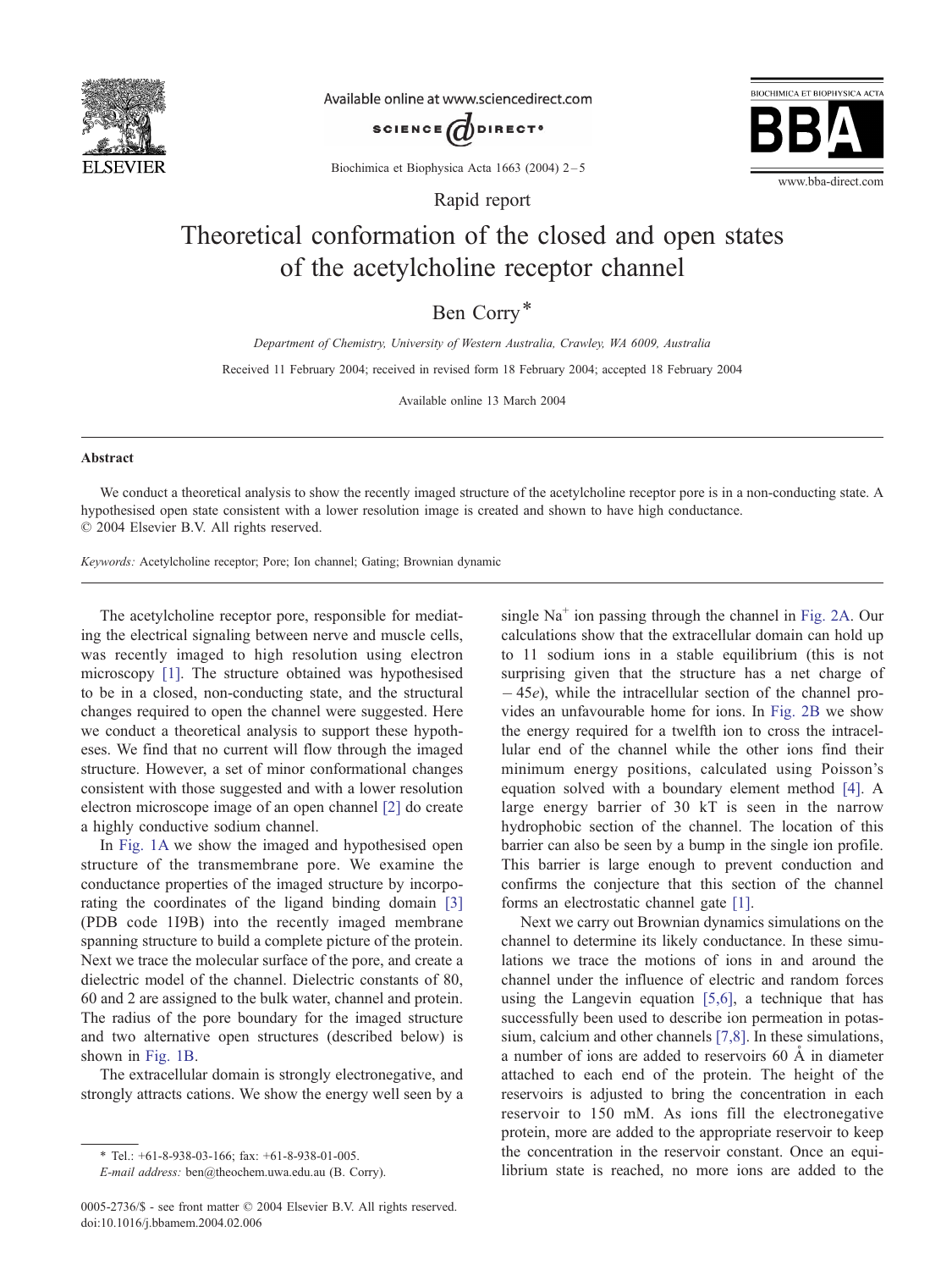

<span id="page-1-0"></span>

Fig. 1. (A) The imaged (grey) and hypothesised open (coloured, opaque) structures of the acetylcholine receptor channel, viewed from outside the cell looking at the plane of the membrane. Each of the five subunits contains four transmembrane helices and are arranged symmetrically about the channel axis. Only the conformation of the pore lining M2 helices differ between the imaged and open structures. To create the open structure, the M2 helix is rotated by  $15^{\circ}$  clockwise about the axis of the disulfide bridge in the binding domain (point 1). The lower section of the helix is then rotated by  $30^{\circ}$  clockwise about axis 2. (B) The minimum pore radius of the imaged structure (dash-dot line) and two hypothesised open structures (solid and dashed lines). One open structure (dashed line) is  $1 \text{ Å}$  wider in the center of the channel than the other.

system. Water molecules are not modelled explicitly, but rather are replaced by a continuum exerting random and frictional forces on the ions. The protein atoms are held at fixed positions. The total electric force acting on each ion is then calculated from Poisson's equation as described above. This electric force is added to the random and frictional forces exerted by the aqueous solution, and short range forces that describe the interaction of ions with the protein walls. The trajectories of the ions are calculated using 2-fs timesteps, recalculating the forces at every step. Further details of the simulations can be found in the references noted above.

We find that, on average, 11.2 ions are resident in the transmembrane pore and binding domain during the simulation (at  $-60$  mV). However, ions will not pass the narrowest hydrophobic section of the pore in either direction under an applied potential of up to  $\pm 160$  mV, confirming that the imaged structure represents a non-conducting state as a consequence of the electrostatic interactions between the ion and protein.

As cations cannot pass the narrow hydrophobic section of the channel, that section must either become wider, or alter so as to present polar residues to the permeating ion, to create an open structure. For this channel, Unwin [\[2\]](#page-3-0) has shown that activation causes a rotation of the inner  $\beta$  sheets of the binding domain by  $15^{\circ}$  about the axis of the disulfide bridge joining the two  $\beta$  sheets of each subunit. As the bottom of each inner sheet contacts the end of the pore lining M2 transmembrane helix, it is suspected that this motion is transferred to the pore. In fact, the lower-resolution electron microscope image of the open channel [\[2\]](#page-3-0)



Fig. 2. Electrostatic energy profiles. (A) The energy of a single sodium ion calculated as it moves along the axis of the transmembrane channel and extracellular binding domain of the imaged structure (solid line) and hypothesised open structure (dashed line). (B) The energy required for an ion to cross the intracellular end of the channel while 11 other ions are resident in the channel and binding domain, obtained from the imaged structure (solid line) and postulated open structure (dashed line). The channel and binding domain extends roughly between  $z = \pm 58$  Å.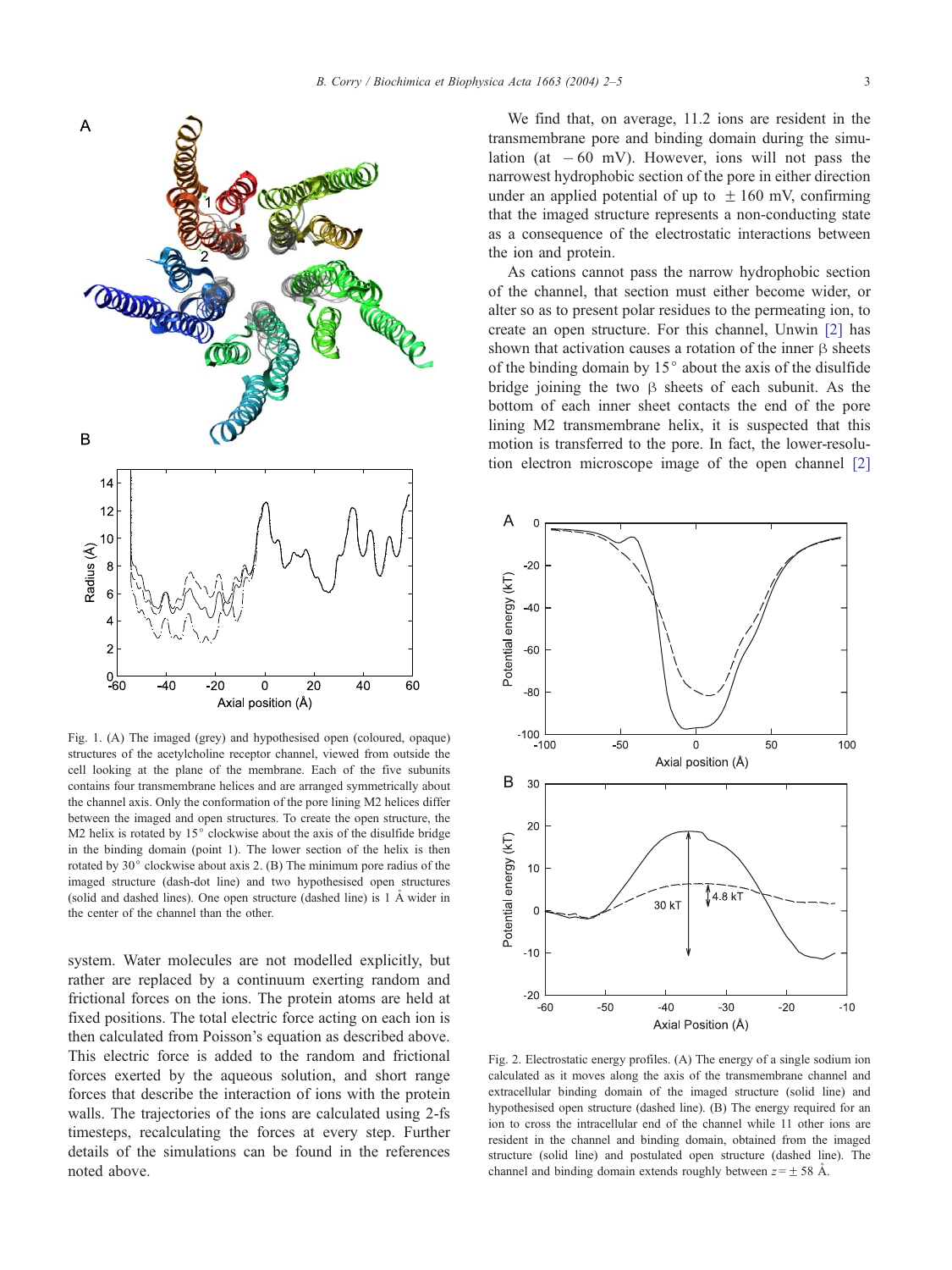shows that only the pore lining M2 helix undergoes movement whereas the rest of the protein remains unchanged. This leaves only limited space in which the M2 helix can move, and thus limits the diameter of the open channel to be not much more than  $9 \text{ Å}$ . The inner helix is shown to gain a kink about midway through the membrane and this suggests a rotation of the helix that moves the hydrophobic residues further from the pore axis.

This open configuration is shown in [Fig. 1A and B](#page-1-0) and was modelled by rotating the M2 helix about two different axes shown. First, the entire helix (that is, the coordinates of all the atoms in the helix) is rotated clockwise by  $15^{\circ}$  about the axis passing perpendicular to the membrane through the disulfide bridge of the binding domain (marked 1 in the figure). Next the intracellular end of the helix is rotated by  $30^\circ$  in the opposite direction about the axis running near the top of the helix perpendicular to the plane of the membrane (axis 2). To ensure a smooth structure, the degree of rotation is scaled by the distance along the helix, such that the intracellular end rotates by  $30^{\circ}$ , the middle  $15^{\circ}$  and the top not at all. Helices 1, 3 and 4 are kept in the same position throughout. This motion creates a pore of around  $9.5-\text{\AA}$ minimum diameter (near the intracellular end) presenting polar residues to a permeating ion in a configuration similar to that suggested by Unwin [\[2\].](#page-3-0) In particular, the hydrophobic residues L251 and V255 are moved away from the pore while polar residues S252 and S248 are moved closer. The radius of the hypothesised open configuration is indicated by the solid line in [Fig. 1B.](#page-1-0)

In the open configuration, the energy barrier seen by a single ion at the internal end of the channel is eradicated and the depth of the energy well reduced as seen by the dashed line in [Fig. 2A.](#page-1-0) Importantly, the energy barrier preventing an ion from conducting when the channel contains 11 other ions is largely removed as seen in [Fig. 2B.](#page-1-0) Using Brownian dynamics simulations, we find that this configuration is highly conductive, having a straight  $I-V$  curve in the range 0 to  $-220$  mV as shown in Fig. 3A. Single channel patch clamp recordings have found the channel to have multiple conductance states of 15, 25 and 35 pS [\[9\].](#page-3-0) Our simulation results have a conductance in this range of about 20 pS.

Finally we examine how the conductance of the open configuration changes as we alter the radius of the intracellular end of the channel. In Fig. 3B we plot the current passing through the channel against the intracellular channel radius (measured at  $z = -45$  Å). It can be seen that the current increases as the channel radius is increased as this has the effect of lowering the intracellular energy barrier seen in [Fig. 2B.](#page-1-0) We also consider an alternative open configuration in which we expand the central hydrophobic section of the pore by a further  $1 \text{ Å}$  (which is sterically possible if the other helices remain fixed). The pore radius for this alternative configuration is shown by the dashed line in [Fig. 1B.](#page-1-0) Not surprisingly, this configuration has a higher conductance. This suggests that the different conductance states of the channel could be created by stable open



Fig. 3. (A) Current-voltage curve of the hypothesised open channel. (B) Current versus minimum channel radius for two different hypothesised open states under  $a - 150$  mV driving potential. The dashed curve represents a state in which the central hydrophobic section of the channel is widened by  $1$   $\AA$ . The radius is measured near the intracellular end of the channel ( $z = -45$  Å). Both curves are obtained under symmetrical 150 mM solution of NaCl.

structures of different radius. We also find that the current passing through the channel increases more quickly in this configuration as we widen the intracellular end of the channel, as shown by the dashed line in Fig. 3B. This is due to the central hydrophobic section of the channel contributing less to the intracellular energy barrier.

The conductance of the pore is highly sensitive to its exact shape. For example, as seen, a slight widening of the hydrophobic section of the pore significantly increases its conductance. Thus, it is hard to specify an exact open structure using the crude approach adopted here. Although more detailed models are possible in which, for example, atoms are allowed to relax to equilibrium positions in molecular simulations, their value would be limited due to the small amount of structural information available on the open channel to guide such simulations. Rather, we only confirm the plausibility of two important hypotheses put forward by Miyazawa et al. First, the imaged acetylcholine pore structure does indeed represent a non-conductive state. Second, only a minor conformational change of the inner